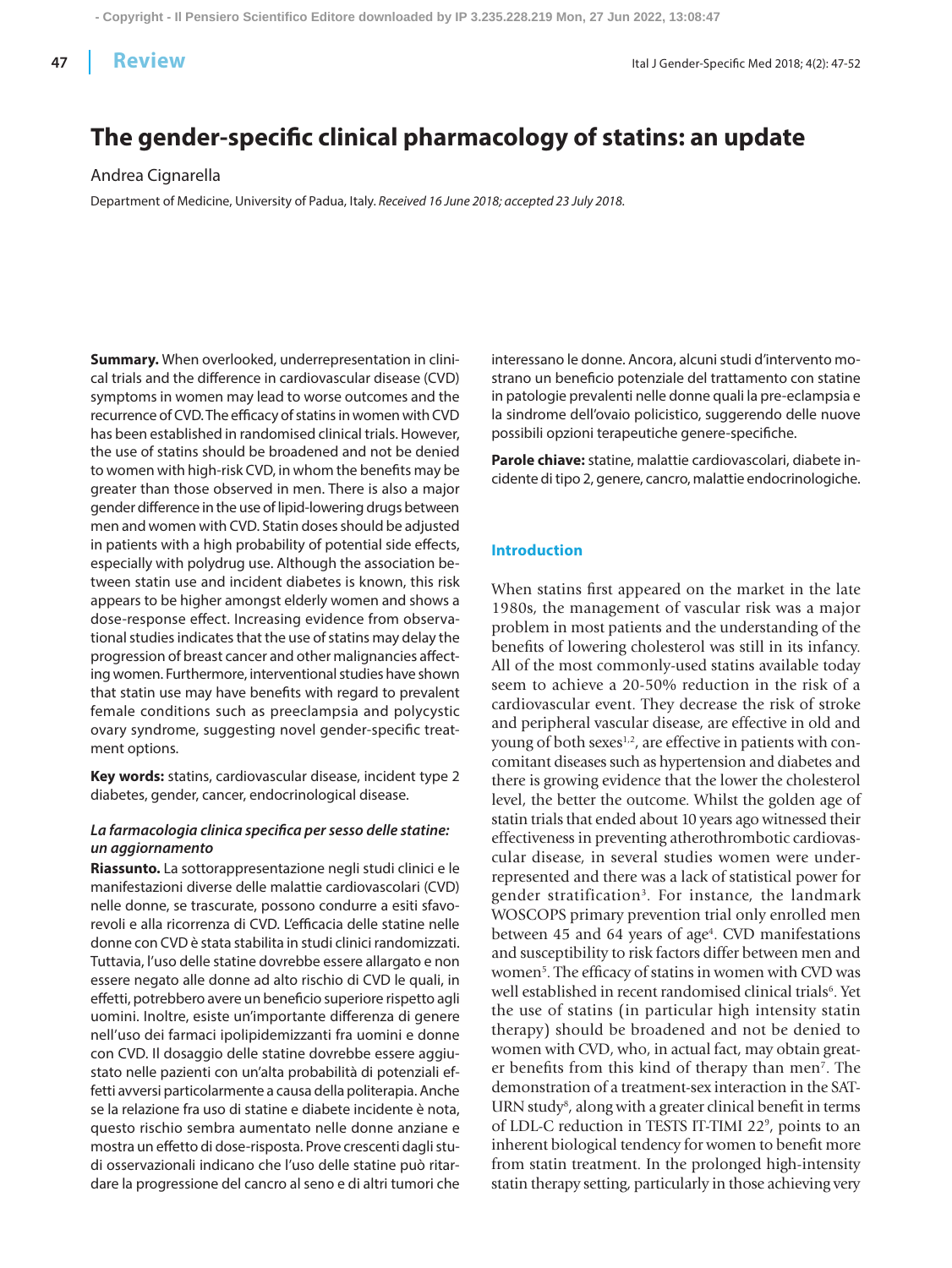low LDL-C levels, plaque regression is more evident in women than in men. Although the incidence of major adverse cardiac events tended to be higher in women than in men on statin treatment following percutaneous coronary intervention (PCI), this difference was no longer present after adjustment by age and gender, suggesting that statin treatment may be equally effective in preventing post-PCI cardiovascular events in both men and women<sup>10</sup>. However, clinical trials regarding CVD prevention enrolling mainly women suggest that more individualised therapeutic strategies are required in order to halt atherothrombotic disease<sup>11</sup>.

Despite being more controversial, there is also evidence to support the use of statin therapy for primary prevention in women at higher CVD risk<sup>12</sup>. However, in premature myocardial infarction patients (<50 years), risk prediction is insufficiently addressed by the standard CVD risk scoring tools. Retrospective analysis of a cohort from two US academic centres revealed that significantly more women (184; 63%) would not be eligible for statin treatment than men (549; 46%, p <0.001). Thus, current risk assessment tools are inadequate for preventing early manifestations of coronary artery disease (CAD), and improved strategies are urgently needed to identify premature CAD patients in a primary prevention setting<sup>13</sup>.

### **Gender and age issues in appropriate statin use**

There is a major difference in the use of lipid-lowering therapy between men and women with coronary artery disease. Women are at a higher risk of statin noncompliance than men and are more likely to stop or switch their statin therapy because of side effects than men are<sup>14</sup>. Although women are less likely to be prescribed a nonstatin lipid-lowering drug than men<sup>15</sup>, females were less likely to start an appropriate statin before and after the release of the ACC/AHA cholesterol management guidelines in November 201316. The retrospective analyses of electronic outpatient health records showed that women with coronary artery disease are prescribed inadequate doses of statins and combination lipid-lowering therapy and are less likely to achieve their optimal LDL and non-high-density lipoprotein cholesterol goals17. Amongst individuals with a statin prescription, women are less likely than men to be prescribed a statin, get up-titrated or even initiate a high-intensity statin therapy following hospital discharge for myocardial infarction<sup>18</sup>. A retrospective cohort study also showed that use of statins and other pharmacological agents following myocardial infarction was significantly higher amongst male patients than amongst female ones<sup>19</sup>. Similarly, the management of the dyslipidaemia that is often found in HIV-seropositive women should be more aggressive<sup>20</sup>.

The lipid management of elderly patients has been insufficiently addressed in large randomised clinical trials. Data from observational studies may assist clinicians in their quest for reliable evidence on how to manage this growing category of patients. In a retrospective analysis of data collected from 216 elderly patients (>80 years) for 1 year, of which 122 (56.5%) were women, 53% of the women and 47% of the men used statins for ≥3 years after hospital admission. Over 3 years, 39% of the women and 51% of the men died. Statins were seen to have a protective effect in the women only. Of the women not using statins, 57.1% died vs. 24.2% of those who used statins (p <0.0001). Clinical benefit was significant in women on statin treatment for both primary and secondary prevention. For elderly men, no benefits were observed, due perhaps to the fact that life expectancy is higher for women than for men<sup>21</sup>.

## **The gender-specific incremental benefit of add-on therapy: the IMPROVE-IT study**

The IMPROVE-IT study included 18,144 post-acute coronary syndrome (ACS) patients, of whom 4416 (24%) were women. Based on a recent sub-analysis of the trial<sup>22</sup>, the cardiovascular protection action of ezetimibe on top of simvastatin in secondary prevention would appear to be comparable for the two sexes, in line with previous metanalyses<sup>23</sup>. However, despite similar reductions in LDL-C, the absolute reduction of both primary and total events with the addition of ezetimibe was greater in women than men<sup>22</sup>. Thus, aggressively addressing CVD risk factors may have a significant impact on women's health. In secondary prevention, lowering LDL-C in women provides comparable relative risk reductions, but the impact on absolute risk is more striking. In the IMPROVE-IT trial, women had a relative risk reduction of 12% vs 5% in men. The number of events was reduced by 18% in women vs 6% in men. In high-risk women, efficacy of statin + ezetimibe started early, leading to a 27% relative risk and a 7.4% absolute risk reduction for the primary endpoint $22$ .

## **Safety issues and pharmacokinetics: back to basics**

Plasma statin concentrations are pivotal in many of the adverse effects observed. Statin doses should be adjusted in patients with a high probability of potential side effects due to e.g. age, co-morbidities, genetic disposition and, last but not least, co-medications. Knowledge regarding the enzymes that are responsible for statin elimination and are targeted by other pharmacological interventions is also important. All statins except pravas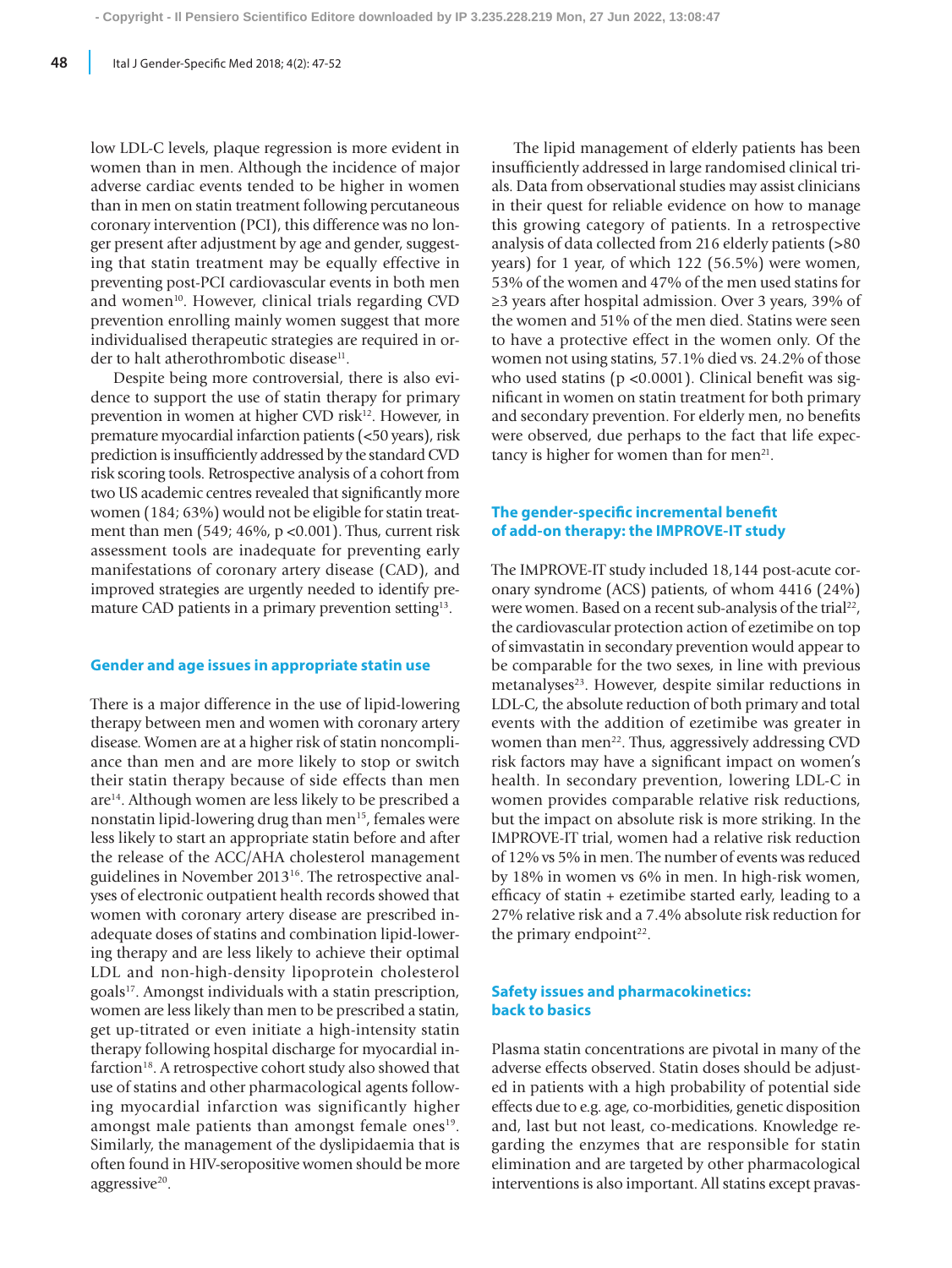tatin are metabolised by hepatic cytochrome P450 (CYP). Simvastatin, lovastatin and atorvastatin are predominantly metabolised by CYP 3A4. Because in women the expression of CYP 3A4 is twice than seen in men, faster and more extensive statin metabolism may result in lower activity than in men<sup>24</sup>. By contrast, fluvastatin, pitavastatin, rosuvastatin and pravastatin pose a lower risk for interaction with drugs inhibiting or increasing CYP 3A4 activity. CYP 2E9 is targeted by different concomitant drugs and in this case fluvastatin, pitavastatin and rosuvastatin are more likely to lead to interactions. Alternatively, statin transporters such as OATP1B1, OAT-P1B3 and P-glycoprotein can also impact plasma concentrations<sup>25</sup>. In general, women have  $(a)$  a lower body mass index and thereby increased risk of myopathy; (b) more adipose tissue and, therefore, a greater volume of distribution for lipophilic statins (e.g. simvastatin) and increased half-life; and (c) a lower glomerular filtration rate than men. Overall, although there are metabolic differences and the % LDL-C change may not be the same as in men, a high-risk woman will still benefit from statin therapy $24$ .

#### *Increased risk of statin-related incident diabetes*

The pro-diabetogenic effects of statins were recently brought to light<sup>26</sup>. The increased cholesterol uptake in the pancreatic islet Beta-cells via the LDL-receptor may have a damaging effect on insulin secretion and even Beta-cell apoptosis<sup>27</sup>. Older women taking statins face a significantly higher risk of developing diabetes. More specifically, Australian women over 75 faced a 33% higher chance of developing diabetes if they were taking statins, and the risk increased with the dose of statins<sup>28</sup>. Indeed, of almost 8400 women aged between 76 and 82 years, the risk of new-onset diabetes ranged from 17% with the lowest statin doses to 51% with the highest doses. The impact of statins on incident diabetes in the context of hypertension and gender was recently evaluated in a relatively healthy Korean population<sup>29</sup>. Over a period of 7-8 years about 40,000 participants from the National Health Insurance System with elevated LDL-C were evaluated. Of over 22,000 statin users, 7.63% developed new-onset diabetes vs. 5.68% amongst statin non-users. For unclear reasons, the association between statin use and incident diabetes was found in normotensive patients only. However, women showed a higher risk of diabetes with continuous statin use regardless of hypertension status, whereas increased risk was observed in normotensive males only<sup>29</sup>. This suggests that the risk of diabetes associated with statin therapy in the management of patients with dyslipidaemia is higher amongst women.

#### **Emerging evidence of statin benefit in cancer**

Because breast cancer expression of the statin target (3-hydroxy-3-methylglutaryl coenzyme-A reductase) is associated with lymph-node negative cancer<sup>30</sup>, pre-diagnostic statin use may be associated with reduced breast cancerspecific mortality. One cohort study showed that pre-diagnostic statin use in women with breast cancer is associated with a significant reduction in both breast cancerspecific and all-cause mortality, particularly in those with oestrogen receptor-positive breast cancer<sup>31</sup>. In a population of women with newly diagnosed breast cancer, although black women have a worse prognosis than white women, this racial disparity is not accounted for by differences in pre-diagnosis statin use<sup>32</sup>. However, no SNPs across the genome were identified for a significant interaction with baseline statin use in breast cancer risk $33$ .

Statins may afford protection for other cancer types as well. For instance, use of statins, in particular lipophilic statins, is associated with a borderline lower risk of non-Hodgkin's lymphoma and with a significantly lower risk of diffuse large B-cell lymphoma in the large Women's Health Initiative cohort study<sup>34</sup>. In one retrospective cohort of women diagnosed with ovarian cancer, statin therapy was found to be associated with better overall survival amongst elderly patients<sup>35</sup>. Consistently, a systematic review and meta-analysis based on relevant studies that together included nearly 20,000 patients with ovarian cancer provides significant evidence of an overall protective effect of post-diagnostic statin use on all-cause and cancer-specific mortality<sup>36</sup>.

Finally, on a slightly different note, one retrospective study showed that uninterrupted use of statins in women suffering from breast cancer before and during anthracycline chemotherapy is associated with a lower risk of newonset incident heart failure<sup>37</sup>. Of the proposed mechanisms, it is conceivable that statin pre-treatment attenuates anthracycline-induced oxidant stress by inhibiting isoprenoid synthesis or microRNAs in cardiomyocyes<sup>38</sup>.

## **Statins as a novel therapeutic option for preeclampsia and polycystic ovary syndrome**

Preeclampsia (PE) is a serious systemic vascular complication affecting  $3-5\%$  of all pregnancies<sup>39</sup>, and is a risk factor for future CVD<sup>40</sup>. All stages of PE are characterised by vascular changes that, theoretically, could benefit from pharmacological treatments targeting inflammation, cytokines and pro-thrombotic factors. Statin use during the final two trimesters of pregnancy appears to be beneficial in preventing and managing PE patients<sup>41-44</sup> at least in part via anti-inflammatory effects, in view of the increased levels of inflammatory markers (hs CRP) observed in preeclamptic women. Alternatively, gesta-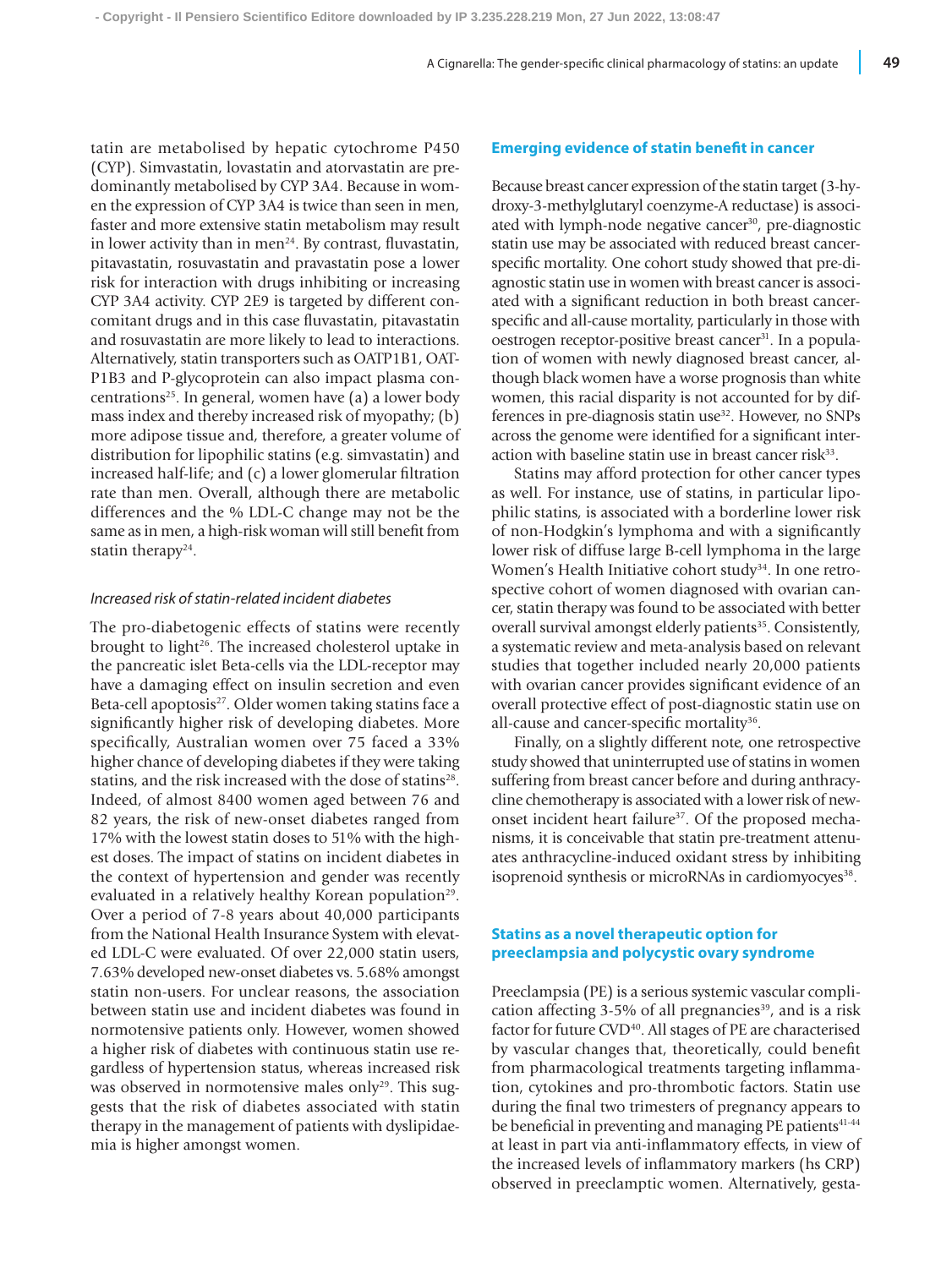| <b>Conditions</b>               | Comment                                                                                          | HR/OR                                                                                                                                                                                                            | <b>Reference</b> |
|---------------------------------|--------------------------------------------------------------------------------------------------|------------------------------------------------------------------------------------------------------------------------------------------------------------------------------------------------------------------|------------------|
| Post-acute coronary<br>syndrome | Add-on therapy with ezetimibe more<br>beneficial in high-risk women than men                     | Primary composite endpoint in women: HR 0.88;<br>95% CI 0.79-0.99; in men: HR 0.95; 95% CI 0.90-1.01<br>Total number of primary events in women: HR 0.81;<br>95% CI 0.71-0.94; in men: HR 0.94; 95% CI 0.87-1.02 | 22               |
| New-onset type 2<br>diabetes    | Increased dose-dependent risk due to<br>statin treatment in elderly women                        | HR 1.33; 95% CI 1.04-1.70                                                                                                                                                                                        | 28               |
| <b>Breast cancer</b>            | Statin use is associated with improved<br>survival                                               | All-cause mortality: HR 0.78; 95% CI 0.69-0.89<br>Breast cancer-specific mortality: HR 0.81; 95% CI<br>$0.68 - 0.96$                                                                                             | 31               |
| Ovarian cancer                  | As above                                                                                         | HR 0.66; 95% CI 0.55-0.81<br>All-cause mortality: HR 0.74; 95% CI 0.63-0.87<br>Cancer-specific mortality: HR 0.87; 95% CI 0.80-0.95                                                                              | 35, 36           |
| Preeclampsia                    | Pravastatin appears to be effective and<br>safe for the mother and the newborn                   | Case reports and small-scale phase I trials                                                                                                                                                                      | $41 - 44$        |
| <b>PCOS</b>                     | Small intervention studies show<br>endocrinological and metabolic benefit of<br>statin treatment | Improvement in surrogate endpoints<br>and significant reduction in HOMA- $\beta$                                                                                                                                 | 45,46            |

**Table 1.** Emerging gender-specific considerations for statin treatment: the highlights.

HR: hazard ratio; CI: confidence interval; HOMA: homeostasis model assessment.

tional dyslipidaemia could play an important role in accelerated atherosclerosis in the mother as well as in the newborn. Because of its pharmacokinetic profile, a hydrophilic statin, like pravastatin, is less likely to cross the placental barrier and no serious birth defects effects have been noted thus far. The observed safety of pravastatin, in terms of teratogenicity, should be of interest when managing pregnant high-risk women with (very) high LDL-C plasma levels, due e.g. to familial hypercholesterolemia, plus clinical manifestations of atherosclerotic cardiovascular disease, where interrupting statin treatment could be potentially life-threatening. However, data from ongoing randomised clinical trials are needed to determine efficacy and safety in pregnant women and their offspring.

Finally, two recent randomised, double-blind, placebo-controlled studies highlighted the benefit of statin treatment in women with polycystic ovary syndrome (PCOS). In the first, the experimental group received 20 mg simvastatin for 6 months, resulting in improved metabolic and endocrinological endpoints<sup>45</sup>. In the second, treatment with atorvastatin for 12 weeks significantly reduced HOMA-β and improved insulin resistance without inducing hyperglycaemia or hyperinsulinemia<sup>46</sup>.

## **Conclusions**

Although the benefits of statins outweigh the risks, these medications should be used responsibly, paying greater attention to the hazard posed by e.g. age and polyphar-

macy. Statins should be used carefully in elderly women, who are more susceptible to new-onset type 2 diabetes. On the other hand, high-risk women appear to benefit more than men from statin treatment and should be considered for this kind of treatment. Accumulating evidence also suggests that statins may be beneficial in non-cardiovascular settings such as cancer and endocrinological disease that are prevalent in women (Table 1). Thus, novel opportunities are emerging and further studies are awaited to confirm the clinical effectiveness of statins outside the CVD field.

| <b>Key messages</b>                                                                                                                                                                         |  |  |
|---------------------------------------------------------------------------------------------------------------------------------------------------------------------------------------------|--|--|
| Statin use should be widened and not be denied to<br>women with cardiovascular disease, who may, in ac-<br>tual fact, achieve greater benefits than men.                                    |  |  |
| Recommended high-intensity statins are still under-<br>used in women after myocardial infarction.                                                                                           |  |  |
| Several studies suggest that statin use substantially<br>increases the risk of type 2 diabetes in both men and<br>women. Elderly women should not be exposed to<br>higher doses of statins. |  |  |
| Statins appear to increase breast- and ovarian cancer-<br>specific as well as overall survival as compared to no<br>statin use.                                                             |  |  |
| Indications such as preeclampsia and polycystic ova-<br>ry syndrome are emerging for statin use in younger<br>women.                                                                        |  |  |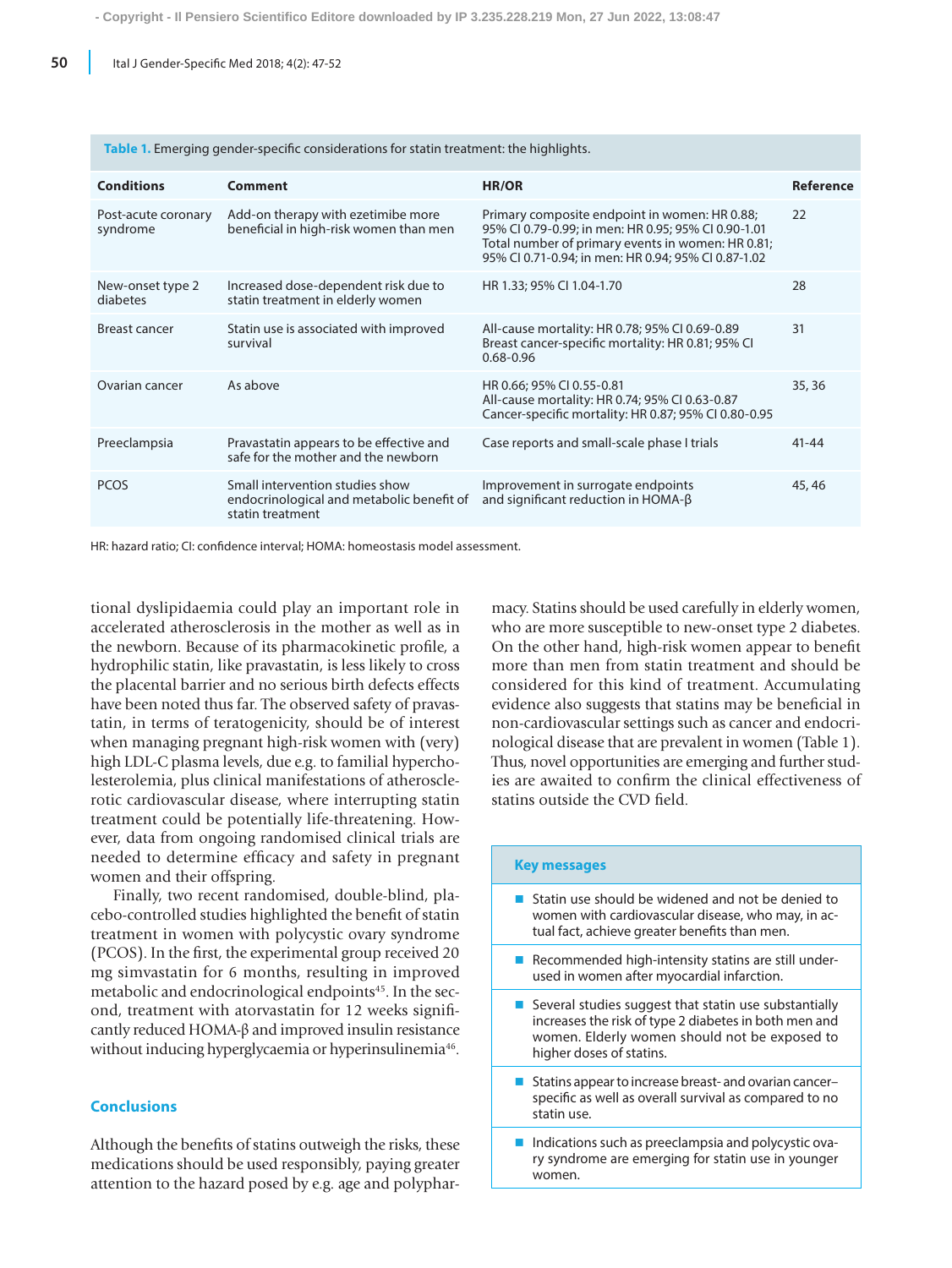### **References**

- 1. Gutierrez J, Ramirez G, Rundek T, Sacco RL. Statin therapy in the prevention of recurrent cardiovascular events: a sexbased meta-analysis. Arch Intern Med 2012; 172: 909-18.
- 2. Kostis WJ, Cheng JQ, Dobrzynski JM, Cabrera J, Kostis JB. Meta-analysis of statin effects in women versus men. J Am Coll Cardiol 2012; 59: 572-82.
- 3. Tziomalos K, Kakafika AI, Athyros VG, Karagiannis A, Mikhailidis DP. The role of statins for the primary and secondary prevention of coronary heart disease in women. Curr Pharm Des 2009; 15: 1054-62.
- 4. Shepherd J, Cobbe SM, Ford I, et al. Prevention of coronary heart disease with pravastatin in men with hypercholesterolemia: the West of Scotland Coronary Prevention Study Group. N Engl J Med 1995; 333: 1301-7.
- 5. Benjamin EJ, Virani SS, Callaway CW, et al. American Heart Association Council on Epidemiology and Prevention Statistics Committee and Stroke Statistics Subcommittee. Heart disease and stroke statistics-2018 update: a report from the American Heart Association. Circulation 2018; 137: e67-e492.
- 6. Mehta LS, Beckie TM, DeVon HA, et al. Acute myocardial infarction in women: a scientific statement from the American Heart Association. Circulation 2016; 133: 916-47.
- 7. Puri R, Nissen SE, Nicholls SJ. Statin-induced coronary artery disease regression rates differ in men and women. Curr Opin Lipidol 2015; 26: 276-81.
- 8. Puri R, Nissen SE, Shao M, et al. Sex-related differences of coronary atherosclerosis regression following maximally intensive statin therapy: insights from SATURN. J Am Coll Cardiol Cardiovasc Imaging 2014; 7:1013-22.
- 9. Truong QA, Murphy SA, McCabe CH, et al. Benefit of intensive statin therapy in women: results from PROVE IT-TIMI 22. Circ Cardiovasc Qual Outcomes 2011; 4: 328-36.
- 10. Wada H, Ogita M, Miyauchi K, et al. Impact of gender difference on long-term outcomes of percutaneous coronary intervention for coronary artery disease in patients under statin treatment. Heart Vessels 2017; 32: 16.
- 11. Raparelli V, Pannitteri G, Todisco T, et al. Treatment and response to statins: gender-related differences. Curr Med Chem 2017; 24: 2628-38.
- 12. McKibben RA, Al Rifai M, Mathews LM, Michos ED. Primary prevention of atherosclerotic cardiovascular disease in women. Curr Cardiovasc Risk Rep 2016; 10.
- 13. Singh A, Collins BL, Gupta A, et al. Cardiovascular risk and statin eligibility of young adults after an MI: Partners YOUNG-MI Registry. J Am Coll Cardiol 2018; 71: 292-302.
- 14. Karalis DG, Wild RA, Maki KC, et al. Gender differences in side effects and attitudes regarding statin use in the understanding statin use in America and gaps in patient education (USAGE) study. J Clin Lipidol 2016; 10: 833-41.
- 15. Salami JA, Warraich HJ, Valero-Elizondo J, et al. National trends in nonstatin use and expenditures among the US adult population from 2002 to 2013: insights from Medical Expenditure Panel Survey. J Am Heart Assoc 2018; 7: e007132.
- 16. Olufade T, Zhou S, Anzalone D, et al. Initiation patterns of statins in the 2 years after release of the 2013 American College of Cardiology/American Heart Association (ACC/

AHA) cholesterol management guideline in a large US health plan. J Am Heart Assoc 2017; 6.

- 17. Victor BM, Teal V, Ahedor L, Karalis DG. Gender differences in achieving optimal lipid goals in patients with coronary artery disease. Am J Cardiol 2014; 113: 1611-15.
- 18. Peters SA, Colantonio LD, Zhao H, et al. Sex differences in high-intensity statin use following myocardial infarction in the United States. J Am Coll Cardiol 2018; 71: 1729-37.
- 19. Eindhoven DC, Hilt AD, Zwaan TC et al. Age and gender differences in medical adherence after myocardial infarction: women do not receive optimal treatment: the Netherlands claims database. Eur J Prev Cardiol 2018: 25: 181-89.
- 20. Todd JV, Cole SR, Wohl DA, et al. Underutilization of statins when indicated in HIV-seropositive and seronegative women. AIDS Patient Care STDS 2017; 31: 447-54.
- 21. Justo D, Tchernichovsky M, Kremer A, et al. Gender differences in mortality among statin users aged 80 years or more. Z Gerontol Geriatr 2017; doi: 10.1007/s00391-017-1335-y.
- 22. Kato ET, Cannon CP, Blazing MA, et al. Efficacy and safety of adding ezetimibe to statin therapy among women and men: insight from IMPROVE-IT (Improved Reduction of Outcomes: Vytorin Efficacy International Trial). J Am Heart Assoc 2017; 6.
- 23. Cholesterol Treatment Trialists' (CTT) Collaboration. Efficacy and safety of LDL-lowering therapy among men and women: meta-analysis of individual data from 174,000 participants in 27 randomised trials. Lancet 2015; 385: 1397-405.
- 24. Mombelli G, Bosisio R, Calabresi L, et al. Gender-related lipid and/or lipoprotein responses to statins in subjects in primary and secondary prevention. J Clin Lipidol 2015; 9: 226-33.
- 25. Wooten JM. A brief drug class review: considerations for statin use, toxicity, and drug interactions. South Med J 2018; 111: 39-44.
- 26. Carter AA, Gomes T, Camacho X, et al. Risk of incident diabetes among patients treated with statins: population based study. BMJ 2013; 346: f2610.
- 27. Yu Q, Chen Y, Xu CB. Statins and new-onset diabetes mellitus: LDL receptor may provide a key link. Front Pharmacol 2017; 8: 372.
- 28. Jones M, Tett S, Peeters GM, et al. New-onset diabetes after statin exposure in elderly women: the Australian Longitudinal Study on Women's Health. Drugs Aging 2017; 34: 203-09.
- 29. Lee SE, Sung JM, Cho IJ, et al. Risk of new-onset diabetes among patients treated with statins according to hypertension and gender: results from a nationwide health-screening cohort. PLoS One 2018; 13: e0195459.
- 30. Brennan DJ, Laursen H, O'Connor DP, et al. Tumor-specific HMG-CoA reductase expression in primary premenopausal breast cancer predicts response to tamoxifen. Breast Cancer Res BCR 2011; 13: R12.
- 31. Smith A, Murphy L, Zgaga L, et al. Pre-diagnostic statin use, lymph node status and mortality in women with stages I-III breast cancer. Br J Cancer 2017; 117: 588-96.
- 32. Leiter A, Bickell NA, LeRoith D, et al. Statin use and breast cancer prognosis in black and white women. Horm Cancer 2018; 9: 55-61.